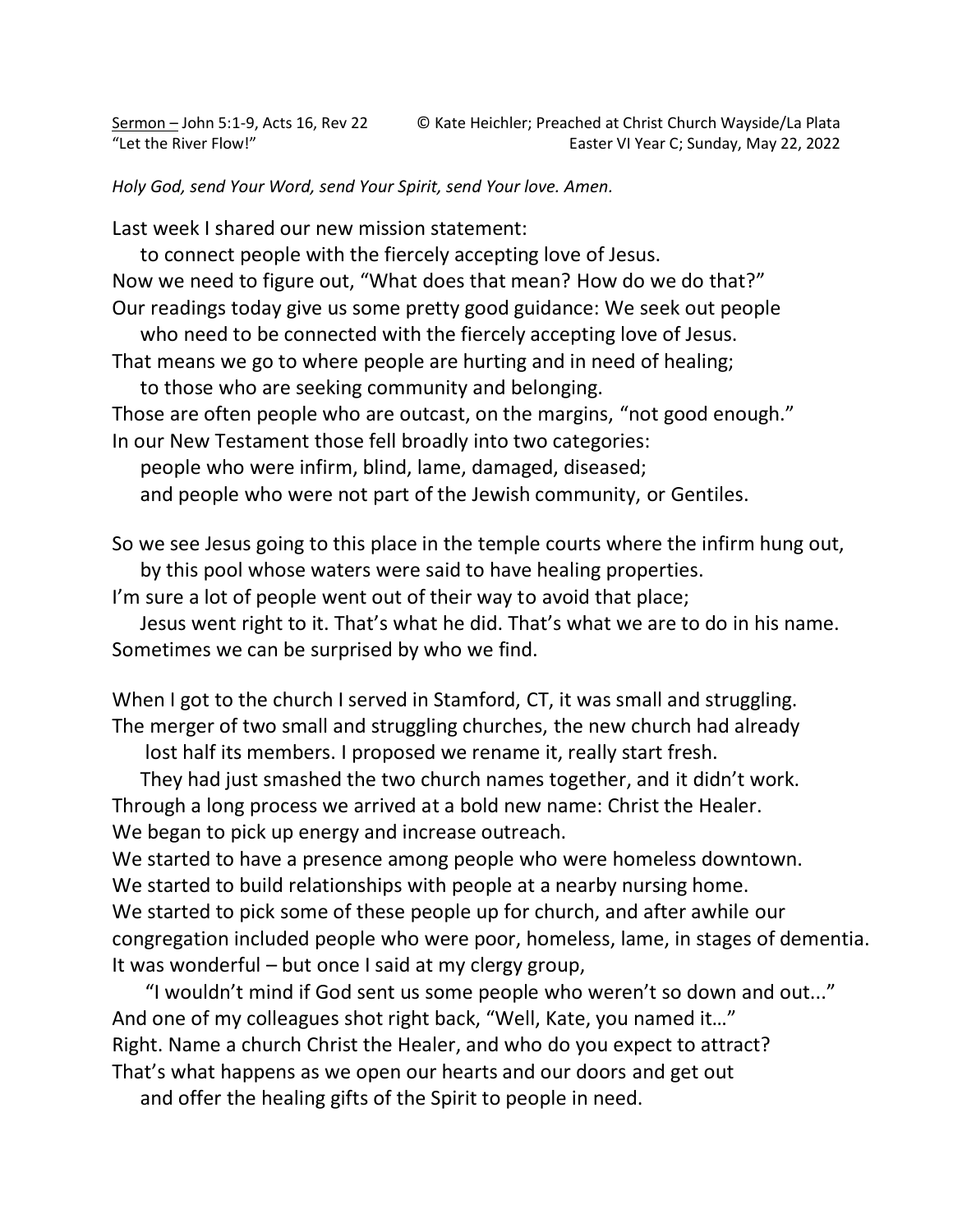Where are those places for us where people are in need of healing

or seeking spiritual connection? They are all over our lives.

Some churches have a ministry called "Laundry Love," where they invite people who are homeless to laundromats on slow days, and they bring the supplies and help

do the loads of wash – and while laundry is being done, community is being formed. Pizza is being eaten, conversations happen – and if we were to do that,

I'd have a prayer corner for anyone who wanted prayer.

That's an example of going to where people need to be connected to the fiercely accepting love of Jesus.

You have people like that at your kitchen tables and in your social media feeds. How might we foster those connections?

We find the pools. We follow the river.

Another group frequently marginalized in Jesus' time were Gentiles. Jewish identity was so frequently challenged, many learned to draw the lines really tightly, say, "You are in, and you are out." And those "out" were Gentiles.

So remember the story we heard last week, about the Holy Spirit telling the apostle Peter not to make distinctions like that anymore,

and the Spirit coming in power upon a bunch of Gentiles while Peter preached…

And the week before, we heard about how Jesus appeared to Saul while he was bent on arresting Christians and Saul became converted and baptized, and eventually became the apostle Paul whose primary mission was to Gentiles.

In this week's story, we see Paul get a vision in a dream of a man from Macedonia saying, "Come and help us."

He and his companions discern that this is a call from God, and they go.

And notice what they do – because this is a model for us as we move out in mission. They don't stand around the city square calling, "Anyone want to hear about Jesus?" They think strategically about where they might find people open to hearing

the Good News of freedom in Christ – and one place is where people go to pray. They looked for where there was a spiritual openness.

They know there were often places of prayer by the water, so they go to one. They follow the river, and they find a group of women who were interested –

and one of them, Lydia, a businesswoman, had a really open heart.

She was ready to believe, and then wanted to host them.

She became a founding member of the church in Philippi.

Remember Paul's letter to the Philippians – that is to that church.

.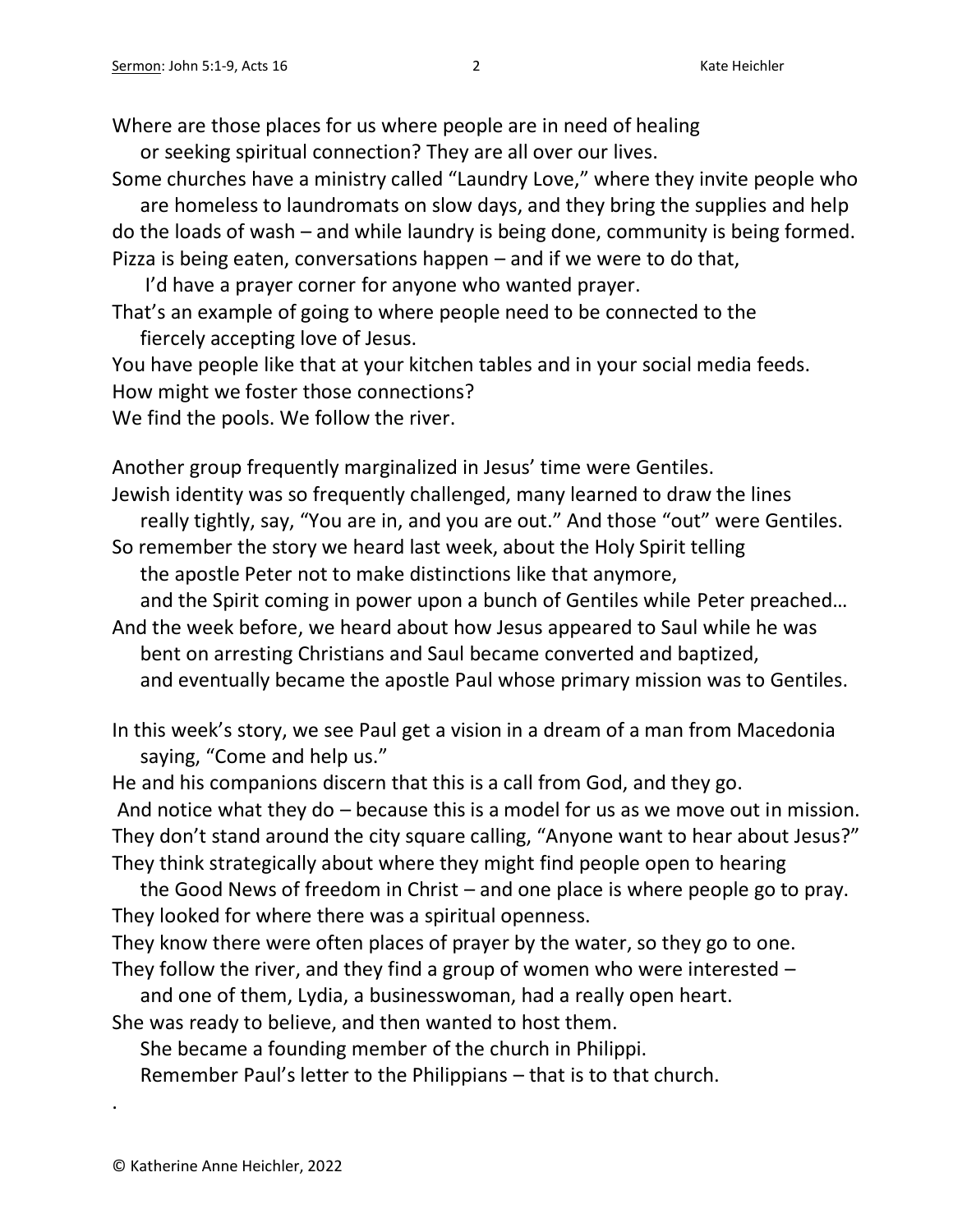They follow the river. Jesus said the Holy Spirit was like river of living water flowing out of our hearts as we believe. That river, friends, is already flowing.

It is God's life, Christ's risen life, which comes to us through the Holy Spirit, and it flows through us to every place and person in need of healing and restoration. That river is already flowing from God's throne, a healing stream.

We need to step into that stream, to let it flow in and through us.

Now, there can be obstacles to the free flow of that healing stream – resentment, fear of disappointment, inability to forgive or accept forgiveness, unhealed traumas buried deep, shame, conflicts with others, anger… As we surface these, we invite that stream to bear them away. That is healing.

Where do you desire to be healed? Maybe like the man in our gospel story, you've lived with a physical or emotional or life condition that blocks out joy, that keeps you from living your fullest, richest life. Maybe even for 38 years. And maybe, like that man, you have all kinds of reasons healing has not occurred. "*I have no one to put me into the pool when the water is stirred up…"* "I've always been like this." "I deserve to be like this."

"God has more important things to do than heal me." I've heard it all. And let me tell you with confidence: no one is more precious to God than you are. Nothing is more important to God than you being the fullest, most joyful

and authentic you you can possibly be. God made you in love, for joy. God has gifted you and wants you to realize your purpose in life. God wants you whole. God wants us whole. God wants us in that healing stream.

As we experience healing, we invite others into that stream with us.

Today we bring Apollo into that stream to be reborn, renewed, made whole. That's what happens for us at baptism – we are brought into the water with Jesus. Our merely natural selves die with him in that water,

and our new, eternal selves are raised with him.

Our spiritual work is to become more and more familiar with that living water

flowing through us, and seeking to invite others into that stream.

Then we become those pools in which others can find healing.

We become rivers with places of prayer along our banks, places where

the spiritually thirsty can connect with the fiercely accepting love of Jesus.

I can't think of a higher calling for each one of us.

I can't think of a higher calling for Christ Church.

Jesus will meet us in that stream.

Amen.